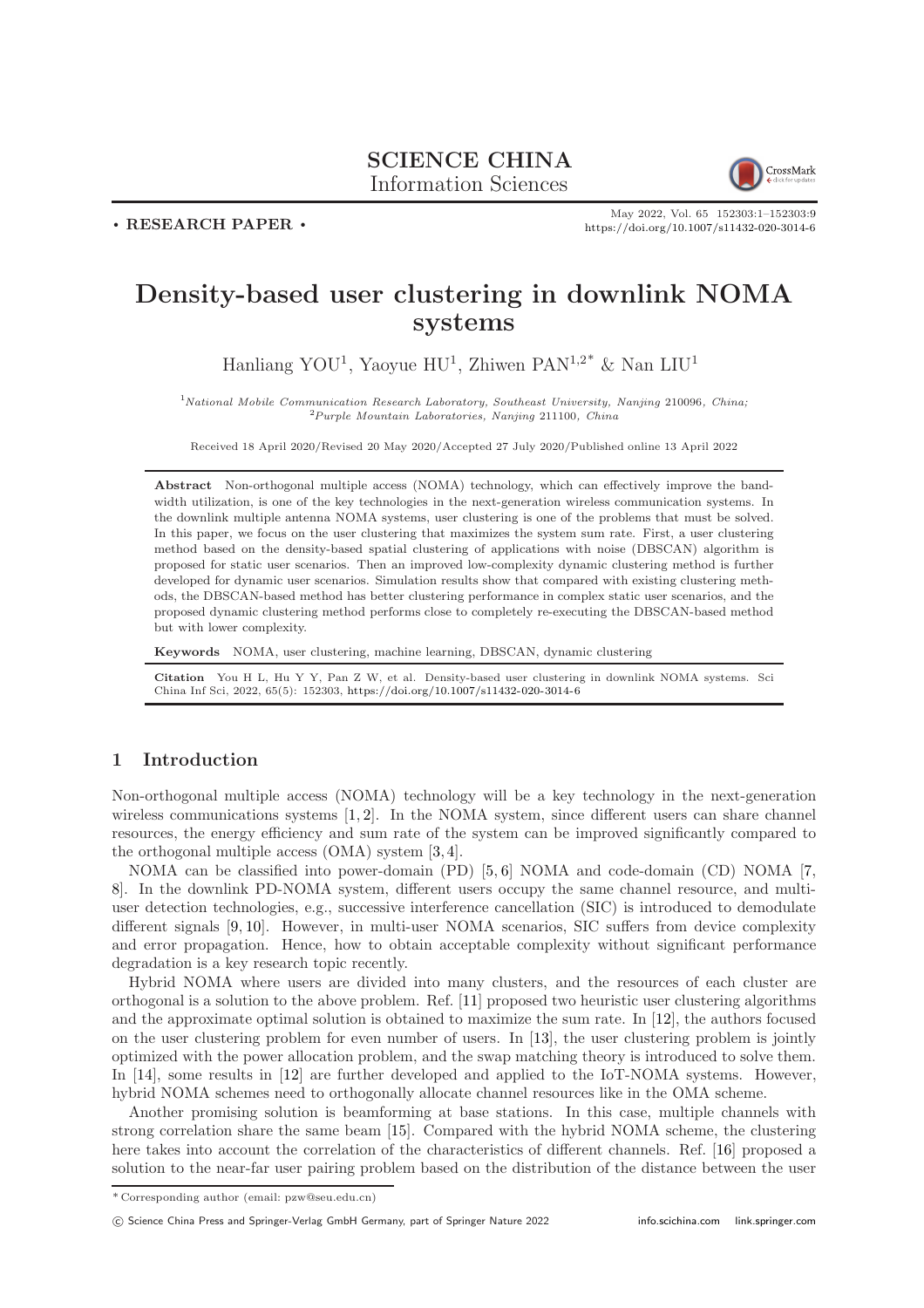and the base station. In [\[17\]](#page-8-17), the authors exploited the user channel gain difference and correlation in the MIMO-NOMA system to accomplish the user clustering and beamforming, thereby maximizing the overall cell capacity. Ref. [\[18\]](#page-8-18) proposed a NOMA user clustering strategy to increase the rate of cell-edge users.

The above studies only use the difference and correlation of channel gain to accomplish user clustering, the information of user distribution is not considered. The base station can obtain the channel state information (CSI) of all users, but it is difficult to recognize the distribution of active users. Therefore, some unsupervised learning clustering algorithms are introduced to utilize the user distribution information more efficiently. In [\[19\]](#page-8-19), K-Means and its improved version K-Medoids were applied to the user clustering problem in NOMA enabled aerial SWIPT networks. Ref. [\[20\]](#page-8-20) proposed a dynamic clustering method based on the K-Means algorithm to solve the sum rate maximization problem of the NOMA system. In [\[21\]](#page-8-21), an expectation maximization (EM) based clustering method was proposed for dynamic user scenarios. The above clustering methods based on distance and user distribution must specify the number of clusters in advance, which is not practical. In addition, those methods have disadvantages such as the inability to recognize non-convex shape clustering and sensitivity to initial values. Therefore, we attempt to apply the density-based clustering algorithms to solve the user clustering problem under more complex user distribution.

In this paper, a typical density-based clustering algorithm, named DBSCAN [\[22,](#page-8-22) [23\]](#page-8-23), is employed for the user clustering in the static user scenario. Then an improved dynamic clustering method is proposed to solve the problem in the dynamic user scenario. Simulation results show that compared with the existing methods, the proposed method can perform well in more complex scenarios. And compared with completely re-executing the clustering process, the dynamic clustering method has close performance but with lower computational complexity.

The rest of this paper is organized as follows. In Section 2, the system model is presented and the optimization problem is formulated. In Section 3, a density-based clustering method is proposed for static user scenarios. Then, we propose a dynamic clustering method that can update the clustering results quickly in dynamic user scenarios. Simulation results are given in Section 4. Finally, Section 5 concludes this paper.

# 2 System model and problem formulation

## 2.1 System model

Consider a downlink multiple antenna NOMA system as shown in Figure 1, where Figure 1(a) is the static user scenario. N users with single antenna are randomly distributed in a service area O, and N will not change over time. The base station  $(BS)$  equipped with M antennas is at the center of O. The BS communicates with each cluster simultaneously through multiple three-dimensional beams. N users are divided into K clusters, and  $C_k$  denotes the set of users in the k-th cluster.

Considering that in actual scenes, the users involved in communication often change over time. For example, an active user moves out of the BS coverage area or a new user joins the communication as shown in Figure 1(b). When the active users in communication change, the interference within each user will vary accordingly due to the variation of the user distribution, which will eventually affect the sum rate of the whole system. The user clustering results need to be continuously updated. A low-complexity dynamic user clustering method is necessary. In Section 3, we will propose user clustering methods for the static and the dynamic user scenarios respectively.

In the downlink NOMA system, there are both line-of-sight (LoS) and non-line-of-sight (NLoS) paths. A geometric channel model can be used to simulate the real channel between the user-n and BS as follows [\[24\]](#page-8-24):

$$
h_n = \sqrt{M} \sum_{l=1}^{L} \frac{\alpha_{n,l} \alpha(\theta_{n,l})}{\sqrt{\rho}},
$$
\n(1)

where L denotes the total number of paths between the user and BS,  $\rho$  denotes the average path loss, and  $\alpha_{n,l}$  is the Gaussian distributed complex gain of the *l*-th path.  $\theta_{n,l}$  is the angle of departure (AoD)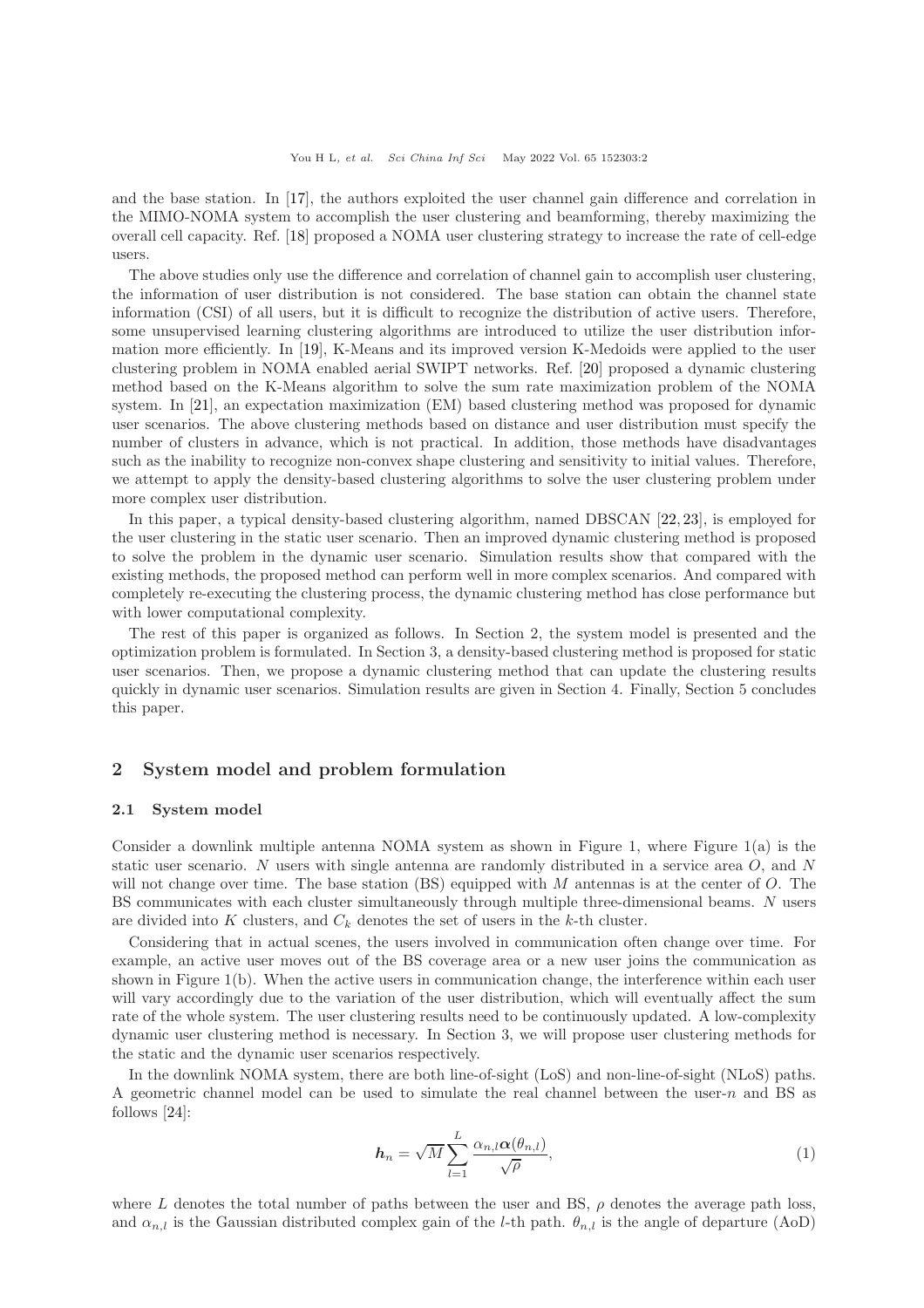You H L, et al. Sci China Inf Sci May 2022 Vol. 65 152303:3



Figure 1 Downlink NOMA system. (a) Static user scenario; (b) dynamic user scenario.

of the l-th path. Assuming uniform linear array, the steering vector  $\alpha(\theta_{n,l})$  can be given as

$$
\boldsymbol{\alpha}(\theta_{n,l}) = \frac{1}{\sqrt{M}} \left[ 1, e^{-j2\pi \frac{D}{\lambda} \sin(\theta_{n,l})}, \dots, e^{-j2\pi (M-1)\frac{D}{\lambda} \sin(\theta_{n,l})} \right]^{\mathrm{T}},
$$
\n(2)

where D is the BS antenna spacing and  $\lambda$  is the wavelength. Since the path loss of NLoS is much larger than that of LoS [\[25\]](#page-8-25), this paper applies the single-path model, that is, the impact of NLoS path is not considered under the premise of the existence of LoS path. Therefore, the channel model in (1) can be simplified as

$$
h_n = \frac{\sqrt{M}\alpha_{n,l}\alpha(\theta_{n,l})}{\sqrt{\rho}}.
$$
\n(3)

In the k-th cluster, the received signal of the n-th user  $u_{k,n}$  is

$$
y_{k,n} = \mathbf{h}_{k,n}^{\mathrm{H}} \mathbf{w}_k \sqrt{p_{k,n}} s_{k,n} + \sum_{i \neq n}^{|C_k|} \mathbf{h}_{k,n}^{\mathrm{H}} \mathbf{w}_k \sqrt{p_{k,i}} s_{k,i} + \sum_{k' \neq k}^{|C_{k'}|} \mathbf{h}_{k,n}^{\mathrm{H}} \mathbf{w}_{k'} \sqrt{p_{k',j}} s_{k',j} + n_0,
$$
(4)

where  $h_{k,n}^{\text{H}}$  is an  $M \times 1$  vector which denotes the channel gain between the BS and  $u_{k,n}$ ,  $w_k$  is the beamforming vector of the cluster k,  $h_{k,n}^{\text{H}}w_k$  can be regarded as the equivalent channel gain.  $p_{k,n}$  and  $s_{k,n}$  respectively represent the power and the message sent to  $u_{k,n}$ . In (4), the first term is the desired signal of  $u_{k,n}$ , the second term is the intra-cluster interference caused by users in the same cluster, the third term is the inter-cluster interference caused by other clusters. And  $n_0$  is the additive white Gaussian noise. Suppose that the BS can perceive the CSI of all users. SIC is employed in each cluster to reduce the intra-cluster interference. As for the inter-cluster interference, it can be reduced or even completely eliminated in multiple antenna NOMA system.

## 2.2 Problem formulation

Due to SIC, each user will only receive intra-cluster interference caused by users with channel gain larger than that of itself in one cluster. Without losing generality, assuming the users in the  $k$ -th cluster are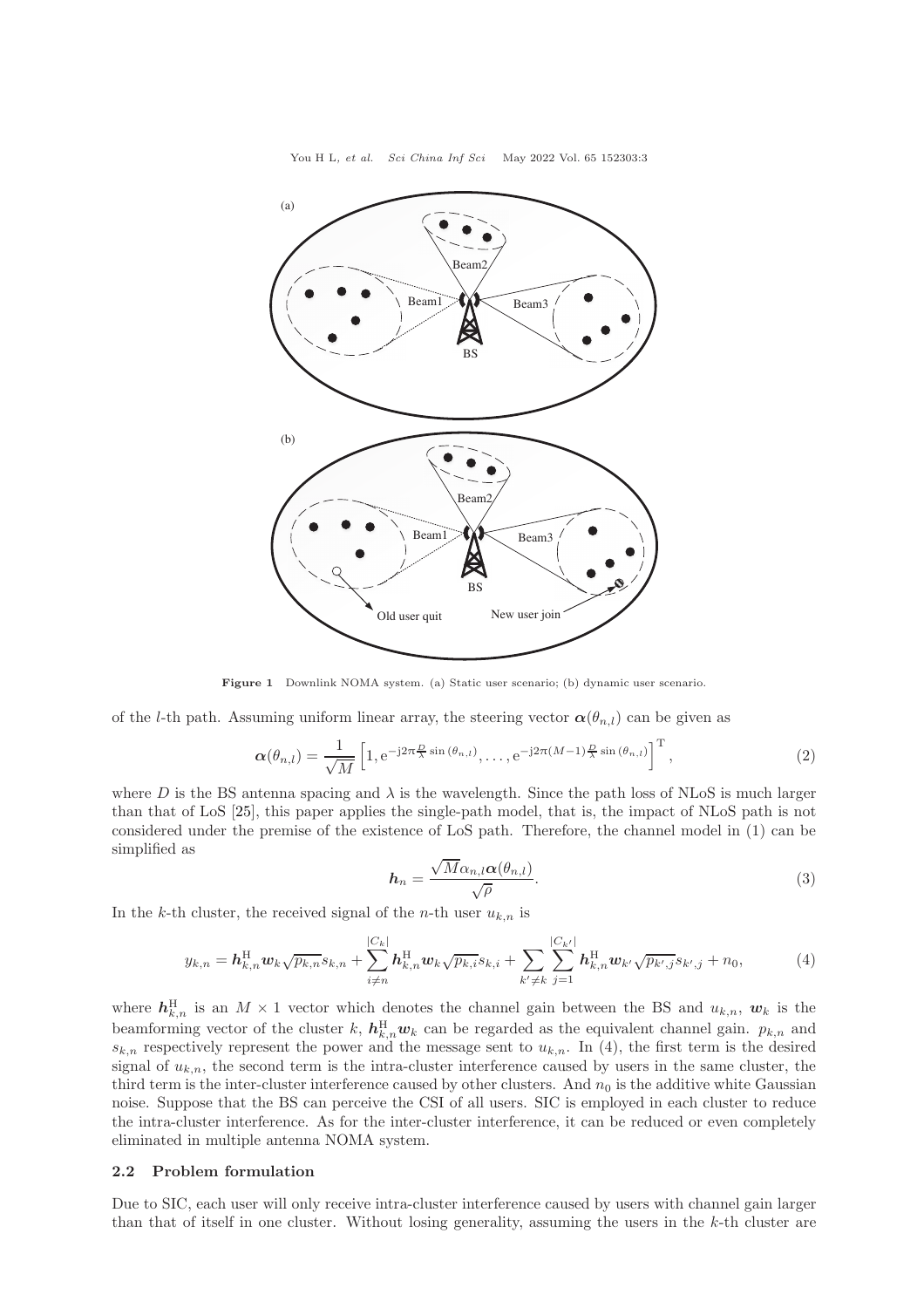sorted according to the signal power, that is  $p_{k,1} > p_{k,2} > \cdots > p_{k,|C_k|}$ , then the received SINR of  $u_{k,n}$ can be given as

$$
r_{k,n} = \frac{|\boldsymbol{h}_{k,n}^{\mathrm{H}} \boldsymbol{w}_k|^2 p_{k,n}}{|\boldsymbol{h}_{k,n}^{\mathrm{H}} \boldsymbol{w}_k|^2 \sum_{i>n}^{|C_k|} p_{k,i} + \sum_{k' \neq k} |\boldsymbol{h}_{k,n}^{\mathrm{H}} \boldsymbol{w}_{k'}|^2 \sum_{j=1}^{|C_{k'}|} p_{k',j} + \sigma^2},\tag{5}
$$

where the numerator represents the desired signal for  $u_{k,n}$ , the first term in the denominator is the residual intra-cluster interference after SIC, the second term is the inter-cluster interference that can be reduced in multiple antenna system. Then the sum rate of this system can be calculated by

$$
R_{\text{sum}} = B \sum_{k=1}^{K} \sum_{i=1}^{|C_k|} \log_2 \left( 1 + r_{k,i} \right). \tag{6}
$$

The user clustering problem in multiple antenna NOMA systems can be formulated as

$$
\max_{\{C_k\}, \{p_{k,n}\}} R_{\text{sum}}
$$
\n
$$
\text{s.t. C1}: p_{k,n} \geq 0, \quad 1 \leq k \leq K, \ 1 \leq n \leq |C_k|,
$$
\n
$$
\text{C2}: \sum_{k=1}^{K} \sum_{i=1}^{|C_k|} p_{k,i} \leq P_{\text{total}},
$$
\n
$$
\text{C3}: C_k \cap C_{k'} = \phi, \quad 1 \leq k, \ k' \leq K,
$$
\n
$$
\text{C4}: r_{k,n} \geq r_{k,n}^{\min}, \quad 1 \leq k \leq K, \ 1 \leq n \leq |C_k|.
$$
\n
$$
(7)
$$

C1 ensures that the power of each user is nonnegative. C2 shows the total BS power constraint. C3 ensures that each user can and only can belong to one cluster. And in C4 user fairness is guaranteed,  $R_{k,n}^{\min}$  is the minimum rate constraint, which can be a fixed value or a dynamic value under different scenarios.

If users in the same cluster have a strong channel correlation through appropriate clustering, then we can utilize the clustering results to effectively reduce or even eliminate the inter-cluster interference. To solve (7), density-based clustering methods are proposed in Section 3.

# 3 User clustering based on DBSCAN

In this section, the DBSCAN algorithm is employed to solve the user clustering problem. First, we focus on the problem in static user scenarios, then an improved dynamic clustering method is proposed for dynamic user scenarios. Finally, we present the power allocation strategy for each cluster after the user clustering is determined.

#### 3.1 User clustering in static user scenario

In DBSCAN, clusters are defined as areas of closely packed users in the dataset, users in low-density areas are considered to be noise and border users. Compared with distance-based clustering algorithms, such as K-means, DBSCAN does not need to specify the number of clusters in advance. And DBSCAN can identify clusters of arbitrary shapes, which is impossible for other clustering algorithms.

DBSCAN is a non-parameter algorithm. There are two hyperparameters in it, the neighborhood radius  $\epsilon$  and the minimum number of users required to form a dense region MinPts. Denote the dataset as  $\mathbf{U} = {\mathbf{u}_1, u_2, \dots, u_N}$ , where each data point contains the user's location information. For user  $u_i$ , its density is defined as

$$
\rho(\boldsymbol{u}_i) = |N_{\epsilon}(\boldsymbol{u}_i)|\,,\tag{8}
$$

where  $N_{\epsilon}(\cdot)$  denotes the set of users in its  $\epsilon$  neighborhood. Obviously,  $\rho(\mathbf{u}_i)$  is an integer value, which is related to  $\epsilon$ . If  $\rho(\boldsymbol{u}_i) \geqslant$  MinPts, then  $\boldsymbol{u}_i$  is called a core user. If  $\boldsymbol{u}_i$  does not meet the requirements of the core user, but there are other core users in  $N_{\epsilon}(u_i)$ , then  $u_i$  is called a border user. In the dataset, users that are neither core users nor border users are noise users. Figure 2 illustrates the user classification process under MinPts = 3.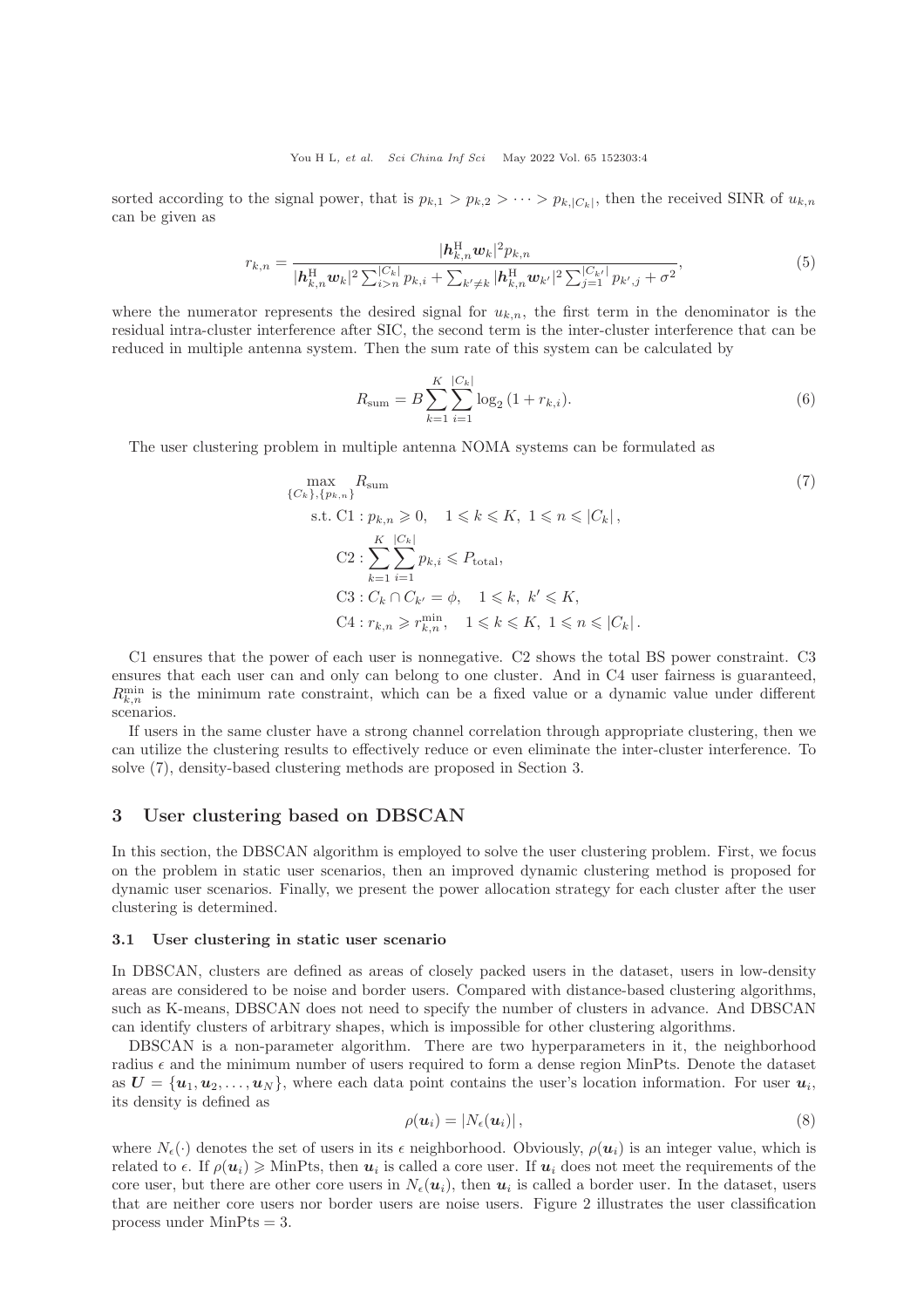

Figure 2 (Color online) User classification under MinPts = 3.

The clustering process of DBSCAN starts from a core user, it continuously expands to other core users in its  $\epsilon$  neighborhood until it obtains a maximized area containing core users and border users, thereby completing one cluster. The clustering of the core users is clear, so the beamforming vector  $w_k$  can be designed according to the clustering results of these core users. For k-th cluster, the beamforming vector  $w_k$  can be given by

$$
\boldsymbol{w}_k = \frac{1}{\sqrt{M}} \left[ 1, e^{-j2\pi \frac{D}{\lambda} \sin(\bar{\theta}_k)}, \dots, e^{-j2\pi (M-1)\frac{D}{\lambda} \sin(\bar{\theta}_k)} \right]^{\mathrm{T}},\tag{9}
$$

where  $\bar{\theta}_k$  is the average AoD of all core points in this cluster. The detailed algorithm is shown in Algorithm 1, a real number set  $\{x\}$  is introduced to represent the clustering results as follows:

$$
x_i = \begin{cases} j, & \text{if } u_i \text{ belongs to } j\text{-th cluster;} \\ -1, & \text{if } u_i \text{ is a noise point.} \end{cases} \tag{10}
$$

First, the density of all users is calculated, then the clustering process starts from an arbitrary core user until all users are traversed. Finally, each non-core user is assigned to the cluster where its closest core user is located.  $\{w_k\}$  is designed only with the data of core users, and then the entire cluster uses it including nearby noise users.

#### Algorithm 1 User clustering based on DBSCAN

```
1: Set k = 1, h = \phi, x_i = 0, 1 \leq i \leq N;
 2: Calculate \rho(\boldsymbol{u}_i) of all users using (8);
 3: while U \neq \phi do
 4: Take an arbitrary user u_i from U;<br>5: if x_i = 0 then
 5: if x_i = 0 then<br>6: if \rho(u_i) < 06: if \rho(\mathbf{u}_i) < MinPts then<br>7: x_i = -1;
 7: x_i = -1;<br>8: else
 8: else<br>9: xx_i = k, add users in N_{\epsilon}(\boldsymbol{u}) to \boldsymbol{h};
10: while h \neq \phi do
11: Take an arbitrary user u_j from h;
12: if x_j = 0 or -1 then
13: x_j = k;14: end if
15: if \rho(\mathbf{u}_i) \geqslant \text{MinPts} then
16: Add users in N_{\epsilon}(\boldsymbol{u}_j) into \boldsymbol{h};<br>17: end if
                  end if
18: end while
19: k = k + 1:
20 \cdot end if
21: end if
22: end while
23: Calculate \{w\} using Eq. (9).
```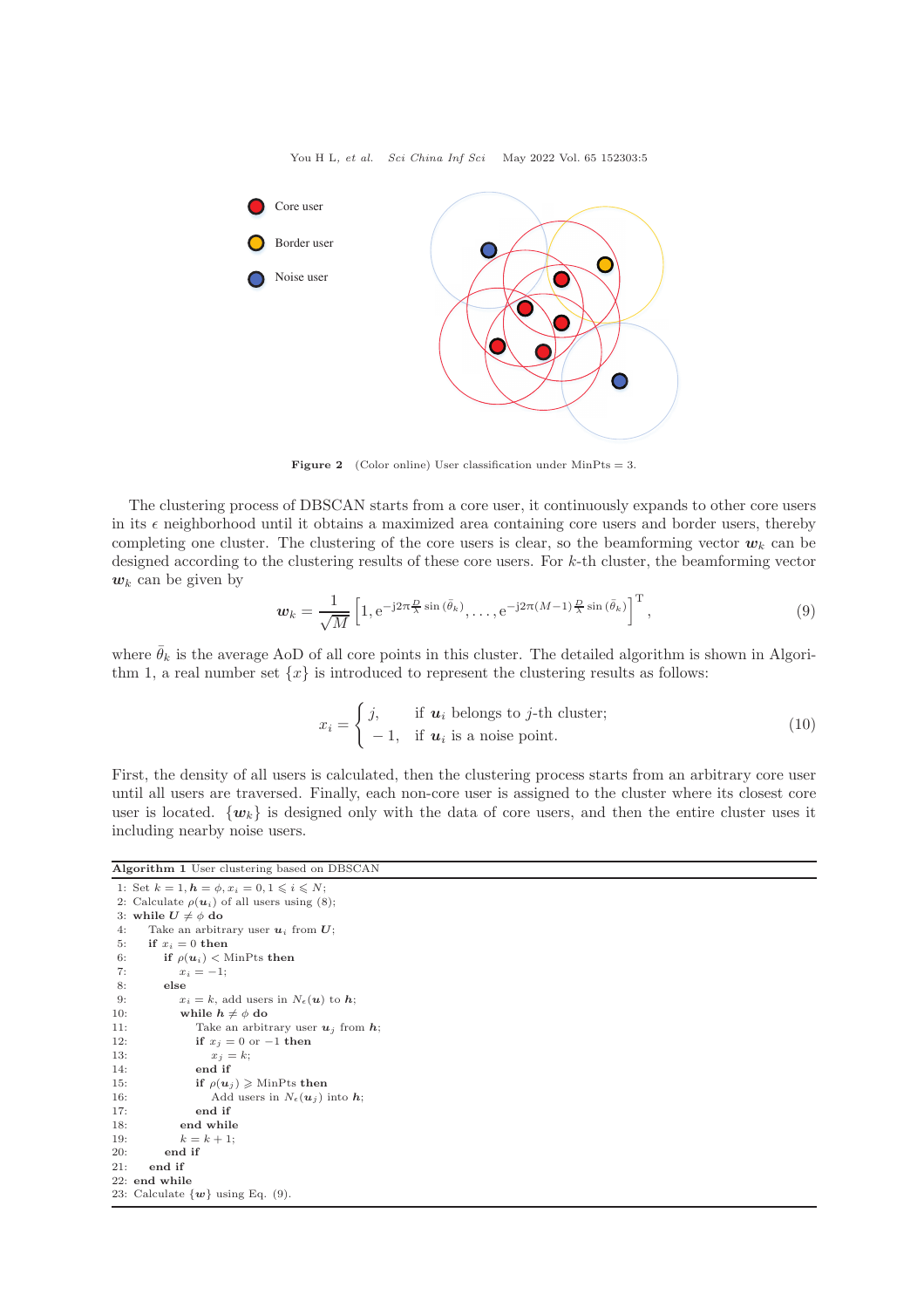#### 3.2 User clustering in dynamic user scenario

The above method is proposed for the static user downlink NOMA system. However, in dynamic user scenarios, user clustering results are not static, and BS needs to constantly update the dataset and the clustering results. Compared with completely re-executing the DBSCAN-based user clustering method, a reliable low-complexity dynamic clustering method is necessary.

We can see that the results obtained by Algorithm 1 are independent of each other, that is, the increase or decrease of users will only affect the related clusters, and the results of other clusters remain unchanged. Hence, we can only update the affected clustering results to accomplish the clustering process.

Take the scenario where a new user joins as an example. Considering a system where a new user  $u_{N+1}$ joins the communication,  $u_{N+1}$  will only affect the clustering results related to users in  $N_{\epsilon}(u_{N+1})$ , so it only needs to start from  $u_{N+1}$  and execute the clustering algorithm for all reachable users of  $u_{N+1}$ . The approach when an active user quits is similar. Details are shown in Algorithm 2. First, the density of all reachable users of the changed users is updated, then the dynamic clustering process starts from an arbitrary core user until all reachable users are traversed. Finally,  $\{w_k\}$  is updated in the same way as Algorithm 1.

As for computational complexity, on one hand, Algorithm 1 needs to cluster all users participating in the NOMA system, while Algorithm 2 only needs to focus on the clustering results related to the changed users. On the other hand, except for users who are directly in the  $\epsilon$  neighborhood of changing users, the  $N_{\epsilon}(\boldsymbol{u}_{N+1})$  of all users does not need to be recalculated in the proposed dynamic clustering method. Therefore, the computational complexity of Algorithm 2 is significantly lower than that of Algorithm 1.

Algorithm 2 Dynamic user clustering based on DBSCAN

```
1: Add all reachable users of u_{N+1} to the set U_{\text{change}};
 2: Set k = 1, h = \phi, x_i = 0, 1 \leq i \leq |U_{\text{change}}|;
 3: Update \rho(\boldsymbol{u}_i) of all users in \boldsymbol{U}_{\text{change}};
 4: while U_{\text{change}} \neq \phi do
 5: Take an arbitrary user u_i from U_{\text{change}};
 6: if x_i = 0 then
 7: if \rho(\mathbf{u}_i) < MinPts then
 8: x_i = -1;<br>9: else
           else
10: x_i = k, add users in N_{\epsilon}(\boldsymbol{u}_i) to \boldsymbol{h};
11: while h \neq \phi do
12: Take an arbitrary user u_j from h;
13: if x_j = 0 or -1 then
14: x_j = k;15: end if
16: if \rho(\mathbf{u}_i) \geqslant \text{MinPts} then
17: Add users in N_{\epsilon}(\boldsymbol{u}_j) into \boldsymbol{h};<br>18: end if
                  end if
19: end while<br>20: k = k + 1:
              k = k + 1;21: end if
22: end if
23: end while
24: Update w_i related to the new clustering results using Eq. (9).
```
## 3.3 Power allocation strategy

In this subsection, a power allocation strategy is proposed to ensure fairness relatively. The power allocation problem can be given as follows:

$$
\max_{\{p_{k,n}\}} R_{\text{sum}}
$$
\n
$$
\text{s.t. C1}: p_{k,n} \geq 0, \quad 1 \leq k \leq K, \ 1 \leq n \leq |C_k|,
$$
\n
$$
\text{C2}: \sum_{k=1}^{K} \sum_{i=1}^{|C_k|} p_{k,i} \leq P_{\text{total}},
$$
\n
$$
\text{C3}: r_{k,n} \geq r_{k,n}^{\min}, \quad 1 \leq k \leq K, \ 1 \leq n \leq |C_k|.
$$
\n
$$
(11)
$$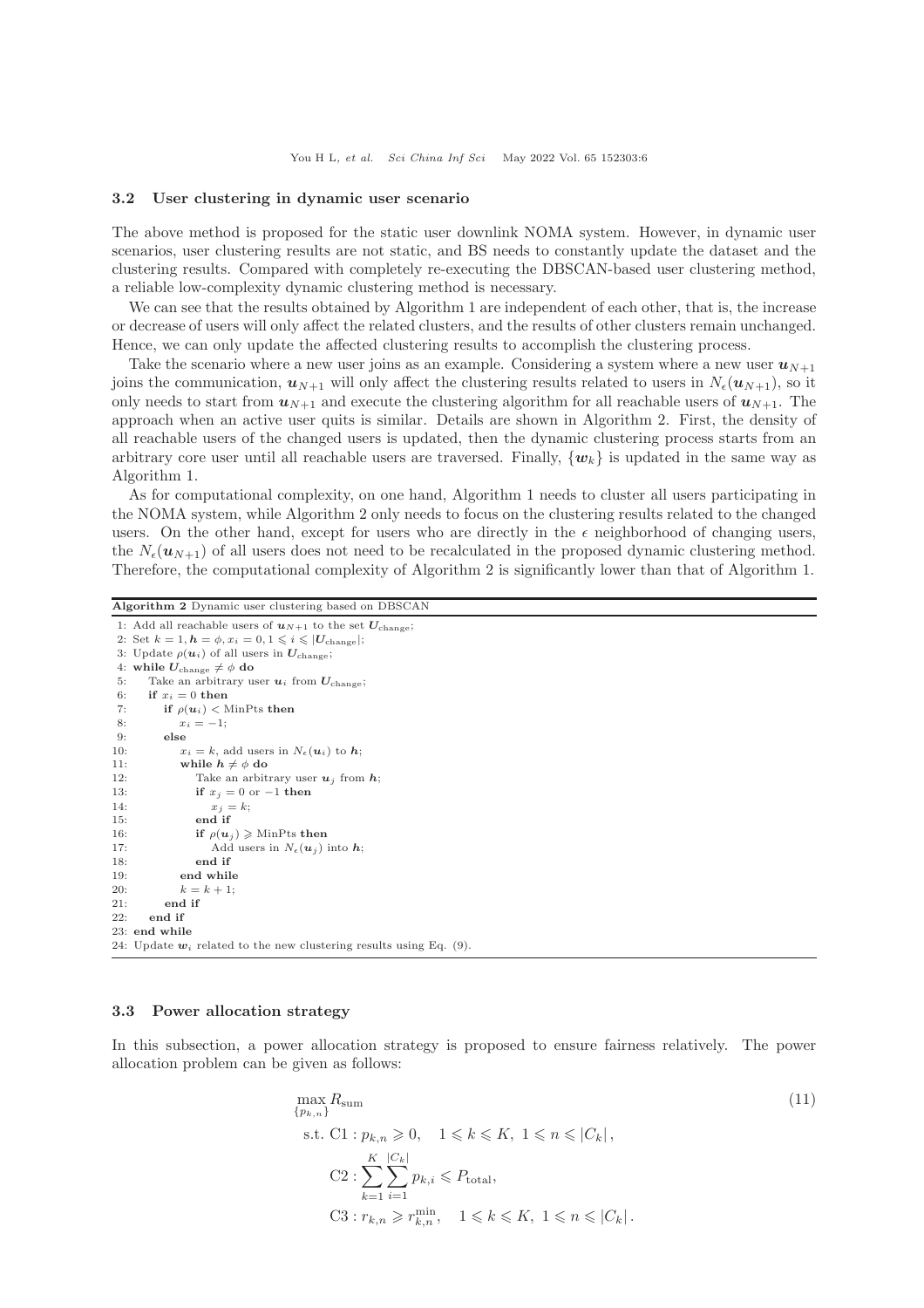You H L, et al. Sci China Inf Sci May 2022 Vol. 65 152303:7



Figure 3 (Color online) Sum rates versus user number under non-convex shape cluster scenarios.

The power allocation among different clusters is independent, we can only consider it in one cluster. C3 is the key to solve this problem, which can be rewritten as

$$
\log_2\left(1+\frac{|\boldsymbol{h}_{k,n}^{\mathrm{H}}\boldsymbol{w}_k|^2 p_{k,n}}{|\boldsymbol{h}_{k,n}^{\mathrm{H}}\boldsymbol{w}_k|^2 \sum_{i>n}^{|C_k|} p_{k,i} + \sum_{k'\neq k} |\boldsymbol{h}_{k,n}^{\mathrm{H}}\boldsymbol{w}_{k'}|^2 \sum_{j=1}^{|C_{k'}|} p_{k',j} + \sigma^2}\right) \geqslant r_{k,n}^{\min}.
$$
 (12)

Then the lower limit of  $p_{k,n}$  can be presented as

$$
p_{k,n} \geqslant (2^{r_{k,n}^{\min}} - 1) \left( \sum_{i>n}^{|C_k|} p_{k,i} + \sum_{k' \neq k} \frac{|h_{k,n}^{\text{H}} \mathbf{w}_{k'}|^2}{|h_{k,n}^{\text{H}} \mathbf{w}_k|^2} \sum_{j=1}^{|C_{k'}|} p_{k',j} + \frac{\sigma^2}{|h_{k,n}^{\text{H}} \mathbf{w}_k|^2} \right), \tag{13}
$$

where  $\sum_{i>n}^{|C_k|} p_{k,i}$  represents the sum power of users with better channel conditions in cluster-k. The remaining items in (13) are all determined. Then we can easily find the solution of problem (11) via linear programming methods.

## 4 Simulation results

In this section, we present numerical results for the performance of the proposed density-based clustering methods in downlink multiple antenna NOMA scenarios. The carrier frequency  $f_c = 28 \text{ GHz}$  is used with a millimeter wave bandwidth (BW) of 2 GHz. The path-loss exponent is assumed to be 1.75 with a noise figure  $N_f = 1.82$  dB and noise power  $\sigma^2 = -174$  dBm/Hz. We assume the users are physically clustered around the BS. Unless otherwise mentioned, the total number of users,  $N = 10$ .

First, we consider the static scenario containing a non-convex shape user distribution. In Figure 3, we compare the performance of the proposed DBSCAN-based user clustering with that of K-Means based method under the same power allocation strategy, as well as those of OMA systems. The sum rates of all schemes increase with the user number. It can be seen that the performance of the proposed DBSCAN-based method is better than the K-means based method, and the gain is due to the ability of the DBSCAN-based method to recognize arbitrary shape clusters. In addition, the DBSCAN-based method does not require specifying the number of clusters, which is another advantage compared with other methods.

Next, we consider the performance of the proposed dynamic user clustering method. In Figure 4, we compare the sum rate of completely re-executing the DBSCAN-based method and the proposed dynamic clustering method under dynamic user scenarios. The dynamic scene is simulated by adding a user randomly to the NOMA system. The sum rates of all schemes increase with the total power. It can be seen that the dynamic clustering method can get performance close to that of completely re-executing the DBSCAN-based method. But as mentioned in Section 3, the complexity of the dynamic clustering method is much smaller, which has certain practical value in real systems.

In Figure 5, we further compare the performance of completely re-executing the DBSCAN-based method and dynamic clustering method with different numbers of changed users. We set the initial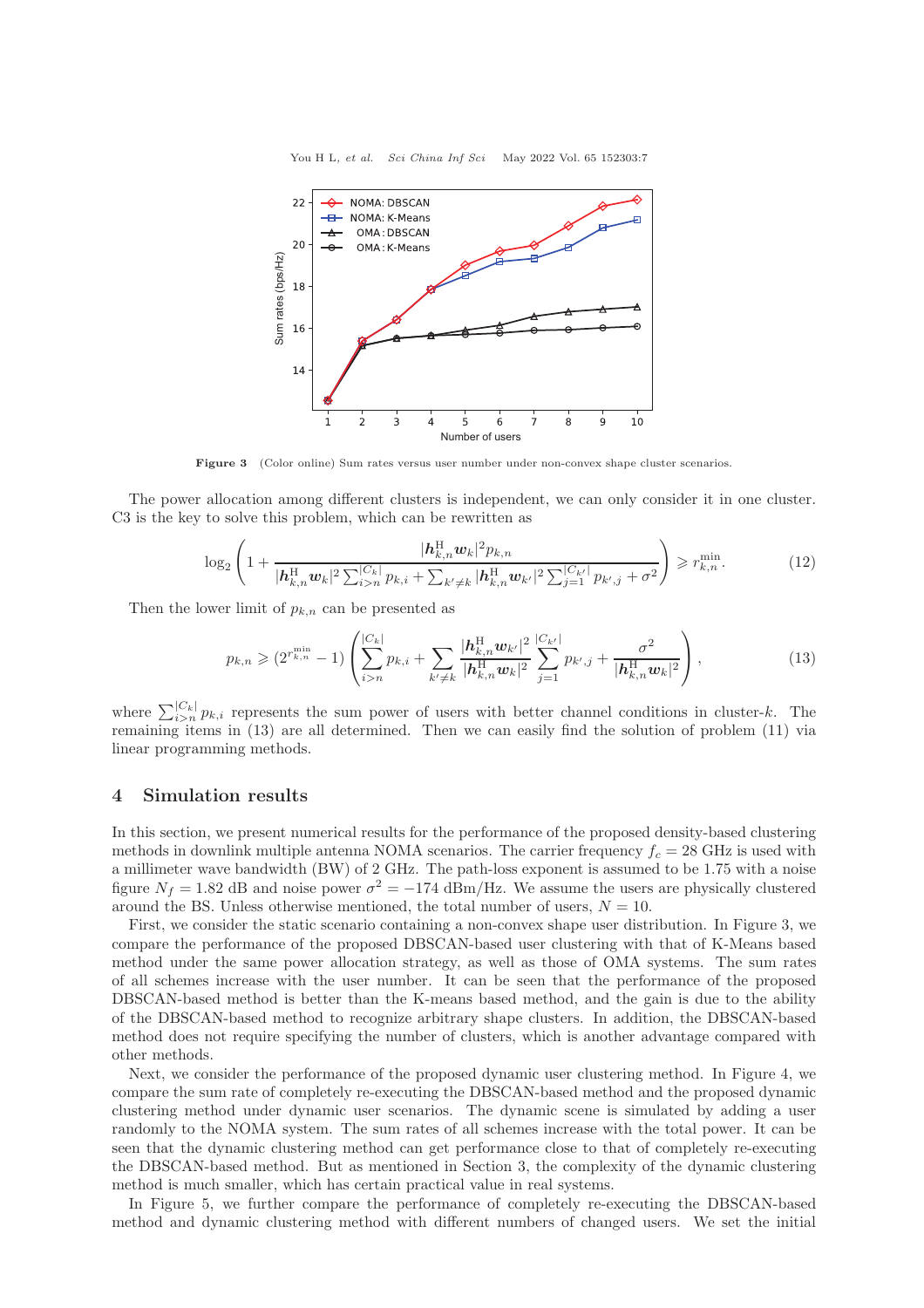

Figure 4 (Color online) Sum rates versus total power of BS under different systems.



Figure 5 (Color online) Sum rates versus number of changed users between different reclustering methods.

users in the NOMA system to 5 and added the no-reclustering method, that is, assigning the changed user to its nearest cluster as a performance comparison. We can see that the dynamic clustering method can get performance close to the completely reclustering method in general, especially when the number of changed users is small. The performance of the dynamic clustering method decreases slightly when the number of changed users is large. This is because when designing the beamforming vector, each non-core user is assigned to the cluster where its closest core user is. The clustering results of these non-core users will not be updated in the dynamic clustering method, which causes a slight performance difference between the proposed dynamic clustering method and the completely reclustering method.

# 5 Conclusion

In this paper, the user clustering problem in downlink multiple antenna NOMA systems is investigated to maximize the system sum rates. We consider this problem in the static user scenario and dynamic user scenario, respectively. First, a density-based user clustering method is proposed for static user scenarios. Then considering the variation of active users, a dynamic clustering method is developed for dynamic user scenarios. Simulation results show that the DBSCAN-based method proposed in this paper can get better performance in complexly static user scenarios, and the dynamic clustering method can perform close to the completely reclustering method but with lower complexity.

Acknowledgements This work was partially supported by National Key Research and Development Project (Grant No. 2018YF-B1802402).